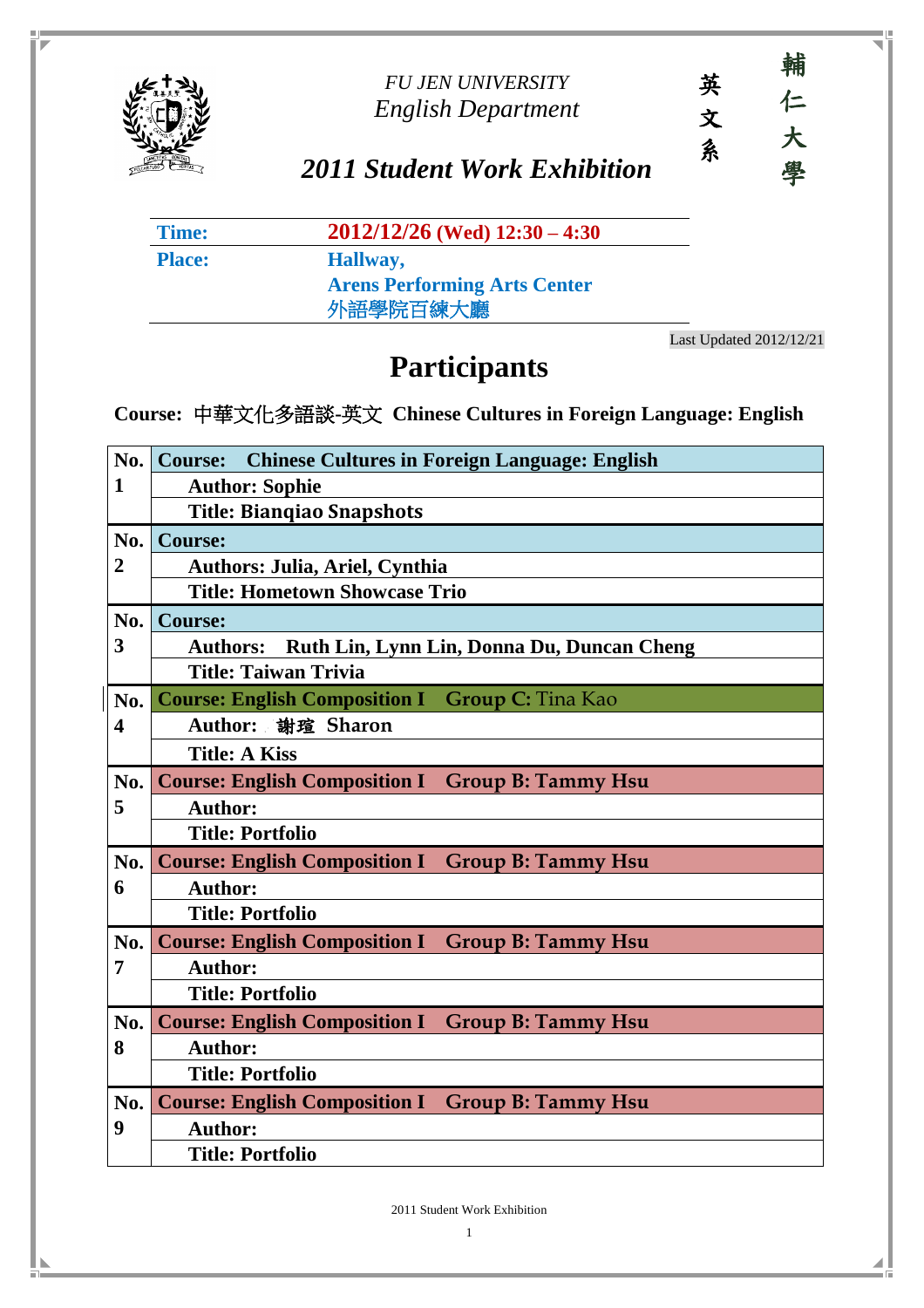|            | 輔<br>英<br><b>FU JEN UNIVERSITY</b><br>仁<br><b>English Department</b><br>文 |
|------------|---------------------------------------------------------------------------|
|            | 大<br>条<br>學<br>2011 Student Work Exhibition                               |
| No.        | <b>Course: English Composition I Group B: Tammy Hsu</b>                   |
| 10         | <b>Author:</b>                                                            |
|            | <b>Title: Portfolio</b>                                                   |
| No.        | <b>Course: English Composition I Group B: Tammy Hsu</b>                   |
| 11         | <b>Author:</b>                                                            |
|            | <b>Title: Portfolio</b>                                                   |
| No.        | <b>Course: English Composition I Group B: Tammy Hsu</b>                   |
| 12         | <b>Author:</b>                                                            |
|            | <b>Title: Portfolio</b>                                                   |
| No.        | <b>Course: English Composition I Group B: Tammy Hsu</b>                   |
| 13         | <b>Author:</b>                                                            |
|            | <b>Title: Portfolio</b>                                                   |
| No.        | <b>Course: English Composition I Group B: Tammy Hsu</b>                   |
| 14         | <b>Author:</b>                                                            |
|            | <b>Title: Portfolio</b>                                                   |
| $\bf{No.}$ | <b>Course: English Composition I Group B: Tammy Hsu</b>                   |
| 15         | <b>Author:</b>                                                            |
|            | <b>Title: Portfolio</b>                                                   |
| No.        | <b>Course: English Composition I Group B: Tammy Hsu</b>                   |
| <b>16</b>  | <b>Author:</b>                                                            |
|            | <b>Title: Portfolio</b>                                                   |
| No.        | <b>Course: English Composition I Group B: Tammy Hsu</b>                   |
| 17         | <b>Author:</b>                                                            |
|            | <b>Title: Portfolio</b>                                                   |
| No.        | <b>Course: English Composition I Group B: Tammy Hsu</b>                   |
| 18         | <b>Author:</b>                                                            |
|            | <b>Title: Portfolio</b>                                                   |
| No.        | <b>Course: English Composition III</b> Group E: Cecilia Liu               |
| 19         | <b>Authors:</b> Felici Lin 林容慈, Orophin 張如茵, Roxanne 連悅辰, Vicky           |
|            | 李若欣                                                                       |
|            | Title: SOAP: Chinese Learning Environment for Foreigners at Fu Jen        |
| No.        | <b>Course: English Composition III</b> Group E: Cecilia Liu:              |
| <b>20</b>  | Authors: Julia 朱家瑩, Ken 李政政, Kennie 江雨軒, Lily 游純玲,                        |
|            | Title: SOAP: Foreign Laborers in New Taipei City                          |
| No.        | <b>Course: English Composition III</b> Group E: Cecilia Liu               |
| 21         | Authors: Roxy 陳湘媛, Andy 何玠鋐, Phoebe 陳佑阡, Catherine 洪嘉璘<br>and Shawn 林孝儒   |
|            | 2011 Student Work Exhibition                                              |

n in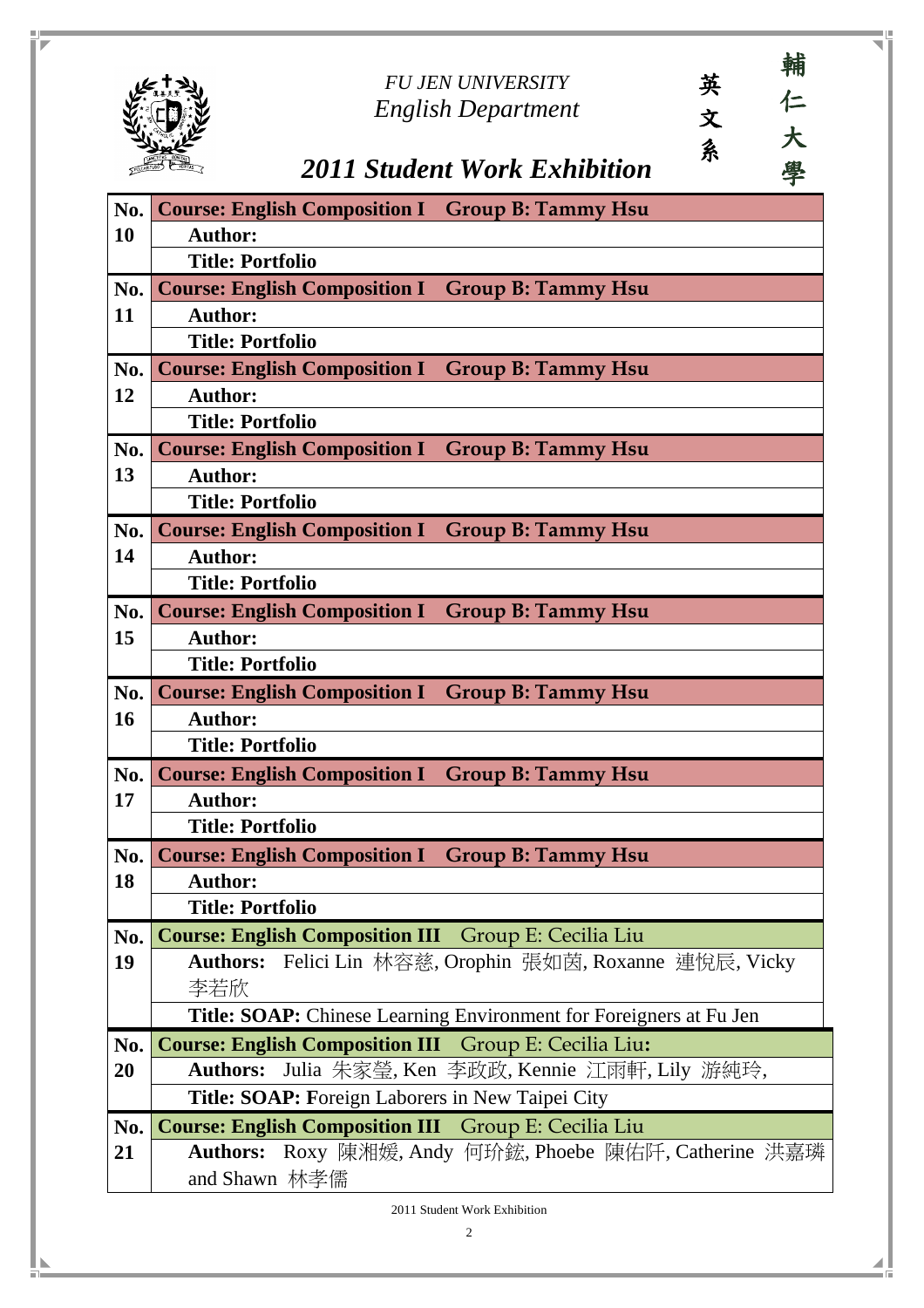#### *FU JEN UNIVERSITY English Department*

英

文

系

# *2011 Student Work Exhibition*

|     | <b>Title: SOAP:</b> The Life You Leave Behind--What You Don't Know about                                  |  |  |
|-----|-----------------------------------------------------------------------------------------------------------|--|--|
|     | <b>Stray Animal Shelters</b>                                                                              |  |  |
| No. | <b>Course: Academic English</b> Faith Yang                                                                |  |  |
| 22  | <b>Authors:</b> Tony Hsieh 謝秉瀚                                                                            |  |  |
|     | <b>Title:</b>                                                                                             |  |  |
| No. | <b>Course: Graduation Project Doris Shih, Kentei Takaya, Kate Liu</b>                                     |  |  |
| 23  | Author: P . S Magazine Group and writers                                                                  |  |  |
|     | $P \circ S$ Magazine<br><b>Title:</b>                                                                     |  |  |
| No. | <b>British Literature III: From Romantic Quest to Victorian</b><br><b>Course:</b>                         |  |  |
| 24  | <b>Anti-Quest Kate Liu</b>                                                                                |  |  |
|     | <b>Author:</b> Group 3                                                                                    |  |  |
|     | Title: Is Jane's Quest a Successful One? Jane Eyre's Quest from Multiple                                  |  |  |
|     | Perspectives: Jane                                                                                        |  |  |
| No. | <b>Course:</b> British Literature III: From Romantic Quest to Victorian                                   |  |  |
| 25  | <b>Anti-Quest Kate Liu</b>                                                                                |  |  |
|     | <b>Author:</b> Group 5                                                                                    |  |  |
|     | Title: Is Jane's Quest a Successful One? Jane Eyre's Quest from Multiple                                  |  |  |
|     | Perspectives: Mr. Rochester                                                                               |  |  |
| No. | <b>British Literature III: From Romantic Quest to Victorian</b><br><b>Course:</b>                         |  |  |
| 26  | <b>Anti-Quest Kate Liu</b>                                                                                |  |  |
|     | <b>Author:</b><br>Group 4                                                                                 |  |  |
|     | Title: Is Jane's Quest a Successful One? Jane Eyre's Quest from Multiple                                  |  |  |
|     | Perspectives: Bertha                                                                                      |  |  |
| No. | <b>Course:</b> British Literature III: From Romantic Quest to Victorian                                   |  |  |
| 27  | <b>Anti-Quest Kate Liu</b>                                                                                |  |  |
|     | <b>Author:</b> Group 8<br><b>Title:</b> Is Jane's Quest a Successful One? Jane Eyre's Quest from Multiple |  |  |
|     | Perspectives: St. John Rivers                                                                             |  |  |
| No. | <b>Course:</b> British Literature III: From Romantic Quest to Victorian                                   |  |  |
| 28  | <b>Anti-Quest Kate Liu</b>                                                                                |  |  |
|     | <b>Author:</b><br>Group 6                                                                                 |  |  |
|     | <b>Title:</b> Is Jane's Quest a Successful One? Jane Eyre's Quest from Multiple                           |  |  |
|     | Perspectives: Mrs. Fairfax                                                                                |  |  |
| No. | <b>Course:</b><br><b>British Literature III: From Romantic Quest to Victorian</b>                         |  |  |
| 29  | <b>Anti-Quest Kate Liu</b>                                                                                |  |  |
|     | <b>Author:</b> Group 7                                                                                    |  |  |
|     | <b>Title:</b> Is Jane's Quest a Successful One? Jane Eyre's Quest from Multiple                           |  |  |
|     | Perspectives: Georgiana Reeds                                                                             |  |  |
| No. | <b>British Literature III: From Romantic Quest to Victorian</b><br><b>Course:</b>                         |  |  |
|     | 2011 Student Work Exhibition                                                                              |  |  |

3